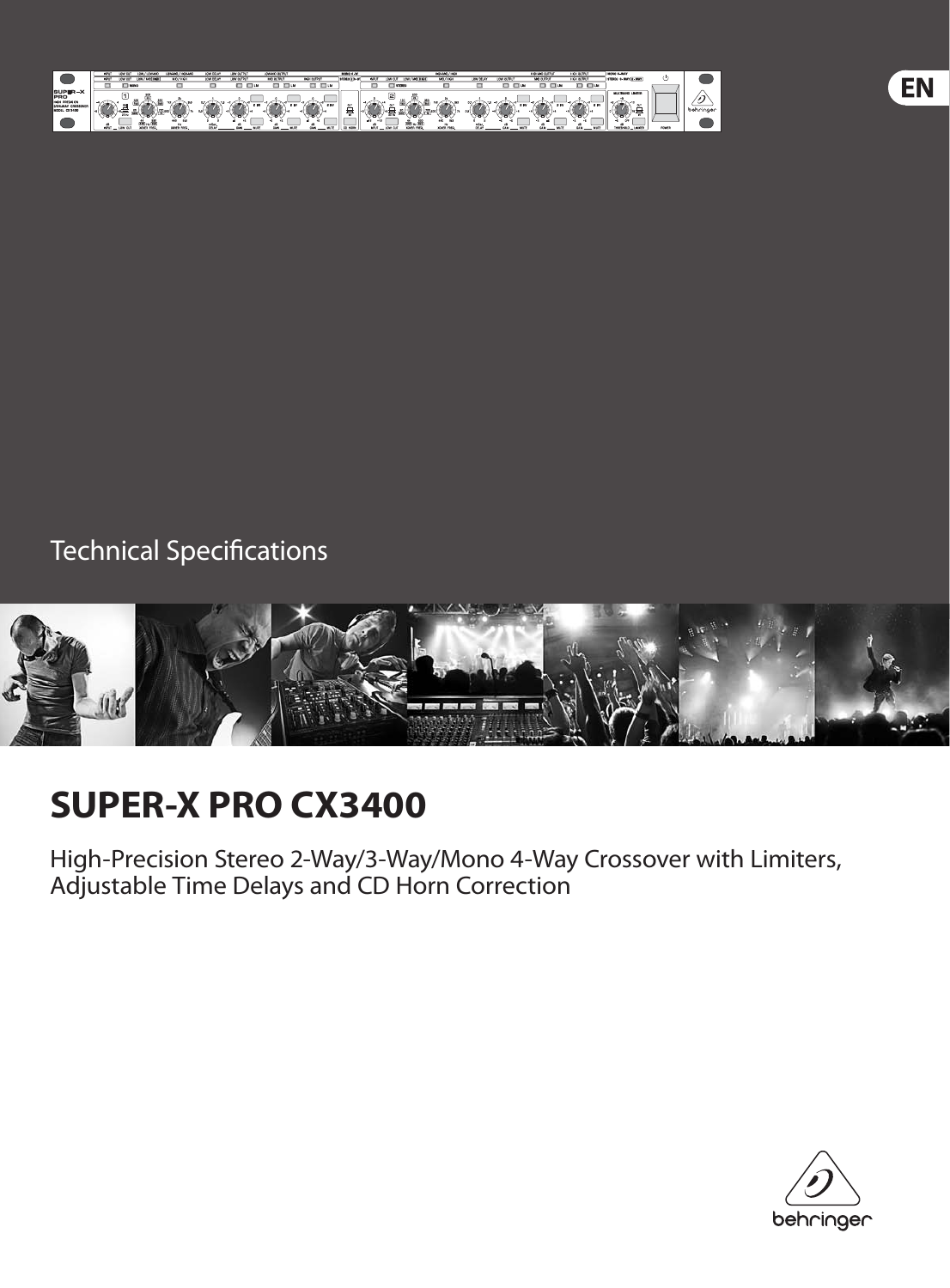### **SUPER-X PRO CX3400 EN**

### High-Precision Stereo 2-Way/3-Way/Mono 4-Way Crossover with Limiters, Adjustable Time Delays and CD Horn Correction

- Professional stereo 2-way/3-way/mono 4-way crossover featuring state-of-the-art Linkwitz-Riley filters with 24 dB/octave  $\blacksquare$
- Individual Limiters on each output for optimal loudspeaker protection п
- Adjustable time delay for phrase alignment between drivers
- CD horn equalization for constant directivity horn compensation  $\blacksquare$
- Absolutely flat summed amplitude response, zero phase difference
- "Low Sum" function provides mono output for subwoofer operation
- Individual output Gain controls for all brands
- Individual output Mute switches for easy band adjustment п
- $\blacksquare$ Individual Phase reverse switches for instant phase correction
- Switchable 25 Hz Low cut filter on each input for low-frequency driver protection  $\blacksquare$
- Servo-balanced and gold plated XLR connectors for all inputs and outputs  $\blacksquare$
- Ultra-high precision potentiometers for ultimate accurancy and repeatability n
- Illuminated switches for secure operation in dark stage environments
- Shielded toroidal mains transformer for minimal noise interference
- п High-quality components and exceptionally rugged construction ensure long life
- Conceived and designed by BEHRINGER Germany

### **Specifications**

| <b>Input</b>      |                                            |
|-------------------|--------------------------------------------|
| Connectors        | XLR                                        |
| Type              | Electronically servo-balanced, RF filtered |
| Impedance         | Balanced > 50 kOhms, unbalanced > 25 kOhms |
| Max. Input level  | +22 dBu typical, balanced or unbalanced    |
| <b>CMRR</b>       | >40 dB, typically >55 dB at 1 kHz          |
| <b>Output</b>     |                                            |
| Connectors        | XLR                                        |
| Type              | Electronically servo-balanced, RF filtered |
| Impedance         | Balanced 60 Ohms, unbalanced 30 Ohms       |
| Max. Output Level | +20 dBm balanced/unbalanced                |

| Performance               |                                                                                                             |                                                                                 |
|---------------------------|-------------------------------------------------------------------------------------------------------------|---------------------------------------------------------------------------------|
| <b>Bandwidth</b>          | 20 Hz to 20 kHz, $+0/-0.5$ dB                                                                               |                                                                                 |
| <b>Frequency Response</b> | $<$ 5 Hz to $>$ 90 kHz, $+$ 0/-3 dB                                                                         |                                                                                 |
| Signal to Noise           | Ref.: +4 dBu, 20 Hz to 20 kHz, unweighted                                                                   |                                                                                 |
| Low Output                | <b>Stereo Mode:</b><br>$>93$ dB $\mu$                                                                       | <b>Mono Mode:</b><br>$>93$ dBu                                                  |
| Low-Mid Output            | $>94$ dBu                                                                                                   |                                                                                 |
| Mid Output                | $>95$ dBu                                                                                                   |                                                                                 |
| High-Mid Output           | $>94$ dBu                                                                                                   |                                                                                 |
| <b>High Output</b>        | $>90$ dBu                                                                                                   | $>88$ dBu                                                                       |
| <b>Dynamic Range</b>      | >106 dB, unweighted                                                                                         |                                                                                 |
| THD & Noise               | Limiter Off:<br>$< 0.04\%$                                                                                  | <b>Limiter On:</b><br>< 0.5                                                     |
| Interchannel Crosstalk    | High to Low:<br>High to Mid:<br>Mid to Low:<br>High to High-Mid:<br>High-Mid to Low-Mid:<br>Low-Mid to Low: | $<$ 93 dB<br>$<$ 94 dBu<br>$<$ 95 dBu<br>$<$ 95 dBu<br>$<$ 95 dBu<br>$<$ 92 dBu |